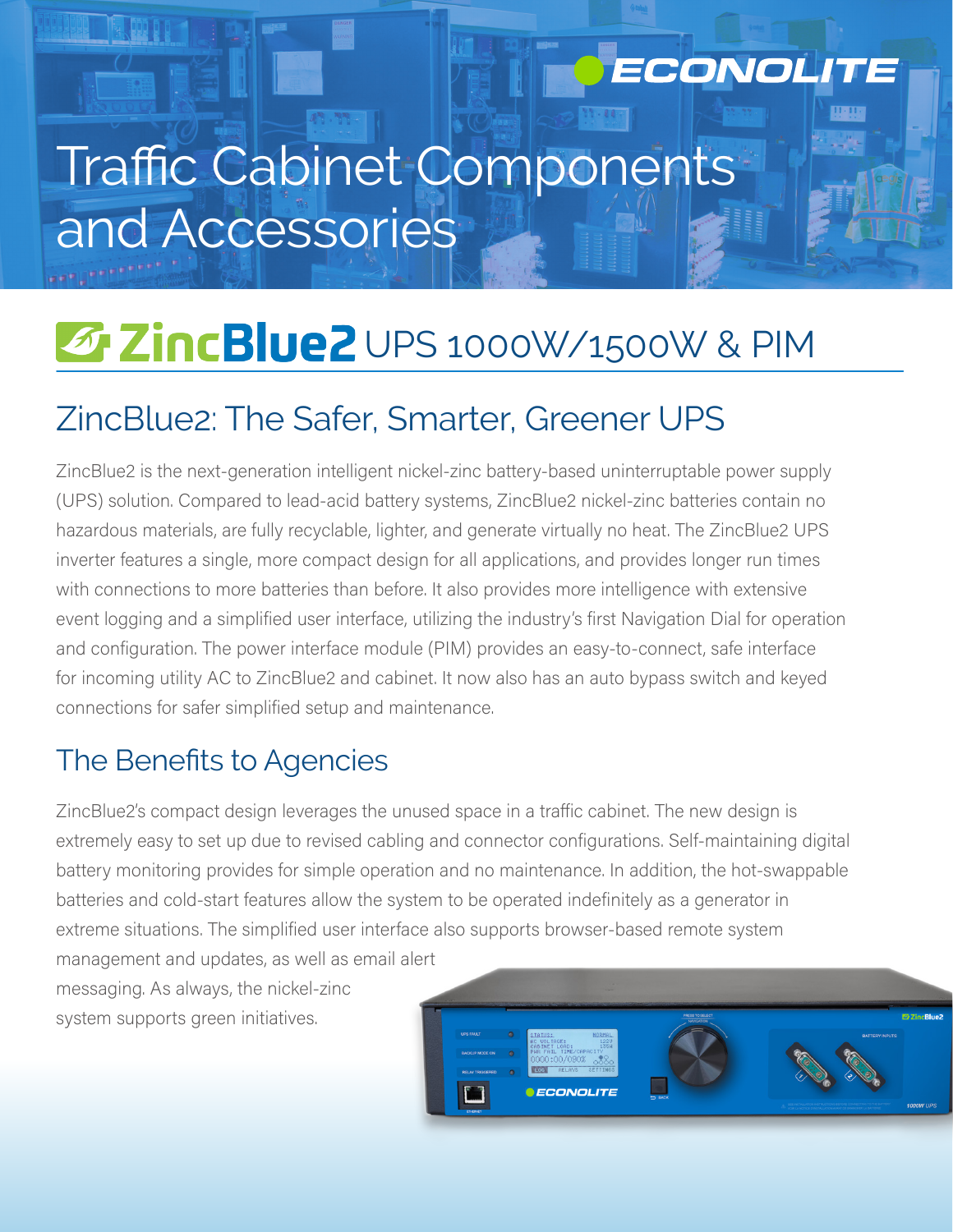

## The Benefits to the Driving Public

Uninterruptable power systems help ensure signalized intersections continue to function during a utility power disruption. ZincBlue2 ensures safety for the driving public and includes emergency responders, even during the hazardous conditions of power outages. ZincBlue2 provides an environmentally-conscious alternative to traditional lead-acid Battery Backup System (BBS) for a more sustainable solution.

## Why ZincBlue2?

#### Cabinet Optimization

•Cabinet space and thermal optimization

#### Transformational NiZn Batteries

• Superior performance, safety, and environmental advantages over lead-acid

#### Simple Installation & Self Maintaining

- •Innovative form factors
- No periodic maintenance

#### 1000W or 1500W options

• High load capacity option with UPS 1500W

#### Active Power Supervision

- •Intelligent two stage operation
- Modern power analysis

#### Lower Total Cost of Ownership

#### ZincBlue2 New Features

- Extended run-times
- Enhanced user interface
- •Innovative navigation dial
- Large, bright display
- •Remote firmware upgrades
- •Browser-based software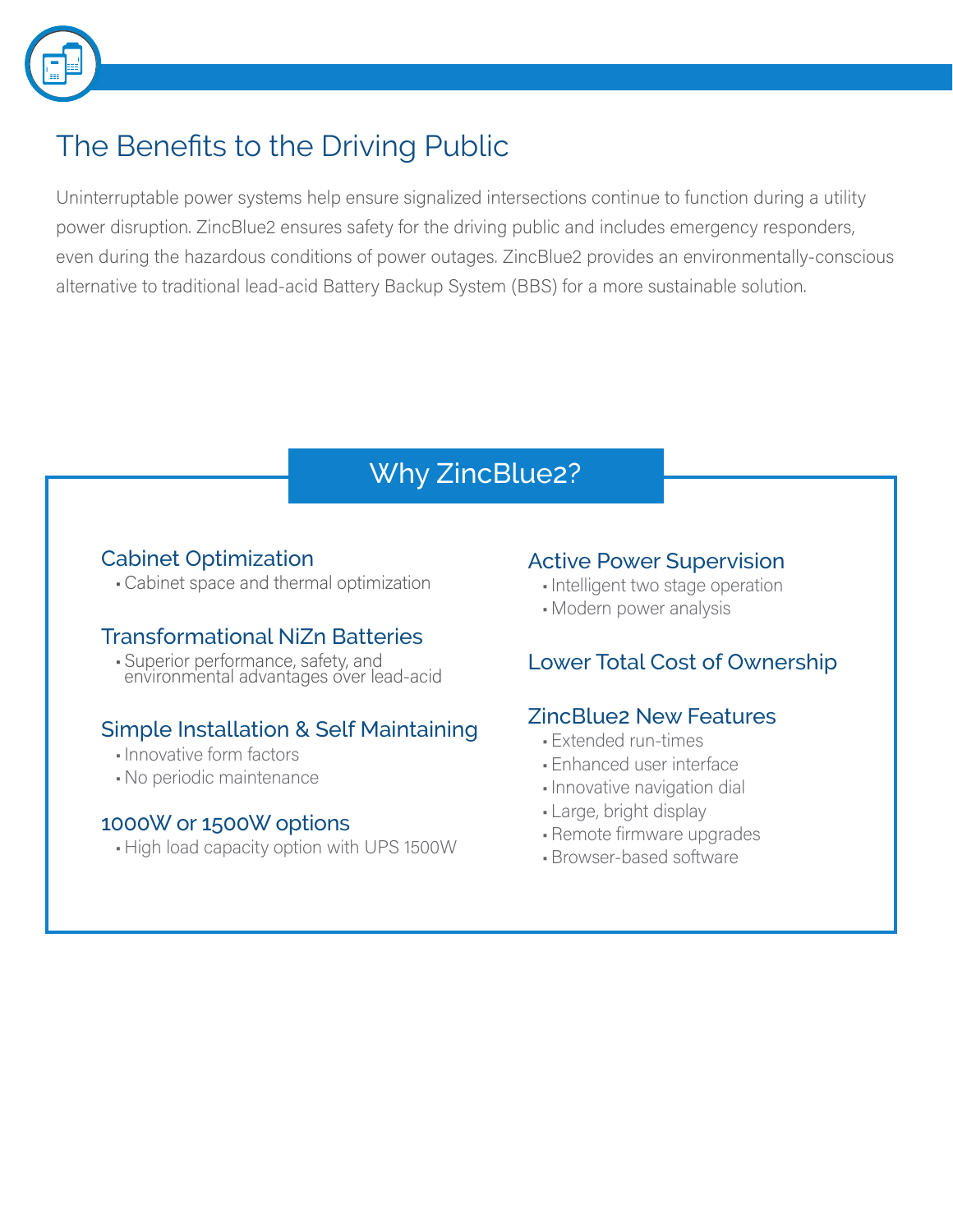Econolite Traffic Cabinets



#### ZincBlue2 UPS

| <b>Input Power</b>                         |                                                                                   |
|--------------------------------------------|-----------------------------------------------------------------------------------|
|                                            | 120Vac nominal                                                                    |
| Input Voltage Range                        | 85-140Vac User Programmable                                                       |
| <b>Input Current</b>                       | 15A max                                                                           |
| Input Frequency                            | 60Hz nominal                                                                      |
| <b>UPS Output</b>                          | ±10% (54-66Hz)                                                                    |
| Output Voltage                             | 120Vac ±3%                                                                        |
| <b>Output Current</b>                      | 1000W: 8.3A nominal   1500W: 12.5A nominal                                        |
| <b>Output Power</b>                        | 1000W: 1000 Watts   1500W: 1500 Watts                                             |
| <b>Output Frequency</b>                    | 60Hz ±0.5Hz                                                                       |
| Output Waveform                            | <b>Pure Sinewave</b>                                                              |
| <b>UPS Efficiency</b>                      | 97%                                                                               |
| Environmental                              |                                                                                   |
| <b>Operating Temperature Range</b>         | (-37°C to 74°C) (-34°F to 165°F)                                                  |
| <b>Inverter Performance</b>                |                                                                                   |
| THD                                        | $1000W: < 2\%$   1500W: < 3%                                                      |
| Overload                                   | 1000W: 2,000W Surge   1500W: 3,000W Surge                                         |
| <b>System Switchover</b>                   |                                                                                   |
|                                            |                                                                                   |
| <b>Operating Modes</b>                     | Intelligent Two-Stage Operation                                                   |
|                                            | Stage One: Line Conditioner, Waveform Monitoring and Switchover to Battery Backup |
|                                            | Stage Two: Waveform Monitoring, Return to AC Power                                |
| Switchover Thresholds                      | AC Voltage: Programmable from 85-140Vac in 1V steps                               |
|                                            | AC Waveform Analysis                                                              |
|                                            | AC Frequency: 60Hz ±6Hz                                                           |
| Transfer Time from AC Power to Battery     | Typical < 33ms                                                                    |
| Backup                                     |                                                                                   |
| <b>Mechanical</b>                          |                                                                                   |
| Size                                       | 1000W: 3.7"H X 17"W X 11.6"D   1500W: 4.6"H X 17"W X 11.6"D                       |
| Weight                                     | 1000W: 12 lbs.   1500W: 14 lbs.                                                   |
|                                            | AC cable from PIM IEC 320 C20 (male)                                              |
| <b>UPS Connection System</b>               | AC cable to PIM IEC 320 C19 (female)                                              |
|                                            | Battery connection system - 7 pin DSUB for up to 6 battery systems                |
| <b>Communications</b>                      |                                                                                   |
| Display                                    | 64 x 128 Pixels LCD Display with White LED Backlight                              |
| Ports                                      | Ethernet RJ45 - 10/100Mbps, TCP/IP                                                |
| Dry Relay Contacts                         | 8 Independent Programmable Form C Relays (default state: NO) Class 2 only         |
| <b>Indicators &amp; Alarms</b>             |                                                                                   |
|                                            | <b>AC Power Failure</b>                                                           |
| <b>Alarm Functions</b>                     | Daily Time Trigger                                                                |
|                                            | Delay After Power Failure                                                         |
|                                            | <b>Battery Capacity</b>                                                           |
|                                            | <b>UPS Fault</b>                                                                  |
| Audible Indicators                         | System Startup                                                                    |
|                                            | Cold Start                                                                        |
|                                            | Inverter On/Off                                                                   |
|                                            |                                                                                   |
|                                            | Inverter Output over Current                                                      |
|                                            | <b>AC Miswire</b>                                                                 |
|                                            | Rotating Dial, pushing Enter or Back button on front panel                        |
|                                            | <b>UPS Fault</b>                                                                  |
| <b>Certifications</b>                      |                                                                                   |
|                                            |                                                                                   |
| UL/CSA                                     | Battery cells: Recognized UL-2054, CSA 22.2 No. 60950-1                           |
| <b>Features</b>                            |                                                                                   |
| Cold Start                                 | Simple push-button activation of cold start on battery power                      |
|                                            | Digital Battery Bus                                                               |
|                                            | <b>Compartmentalized Battery Strings</b>                                          |
| <b>Battery Management System</b>           | Redundant Isolated Battery Strings Managed in Parallel Upon Discharge             |
|                                            | Integrated Temperature Compensated Charging                                       |
|                                            | Redundant Performance                                                             |
| <b>Multiple Mounting Configurations</b>    | Rack, Shelf or Hanging                                                            |
| Notifications                              | All alarm functions available on (SNMP, SMTP, Relay)                              |
| Local and Remote Control                   | Front Panel panel navigation dial and button                                      |
|                                            | Embedded webserver software for remote connectivity and control                   |
| Internal Battery Backed-Up Real-Time Clock | Operates for Life of System                                                       |
| AC Power Event Log<br>Firmware updates     | Stores Previous 1000 Events with waveforms<br>Remote over TCP/IP                  |

\*All Specifications Valid at 25<sup>°</sup>C \*All Specifications Subject to Change